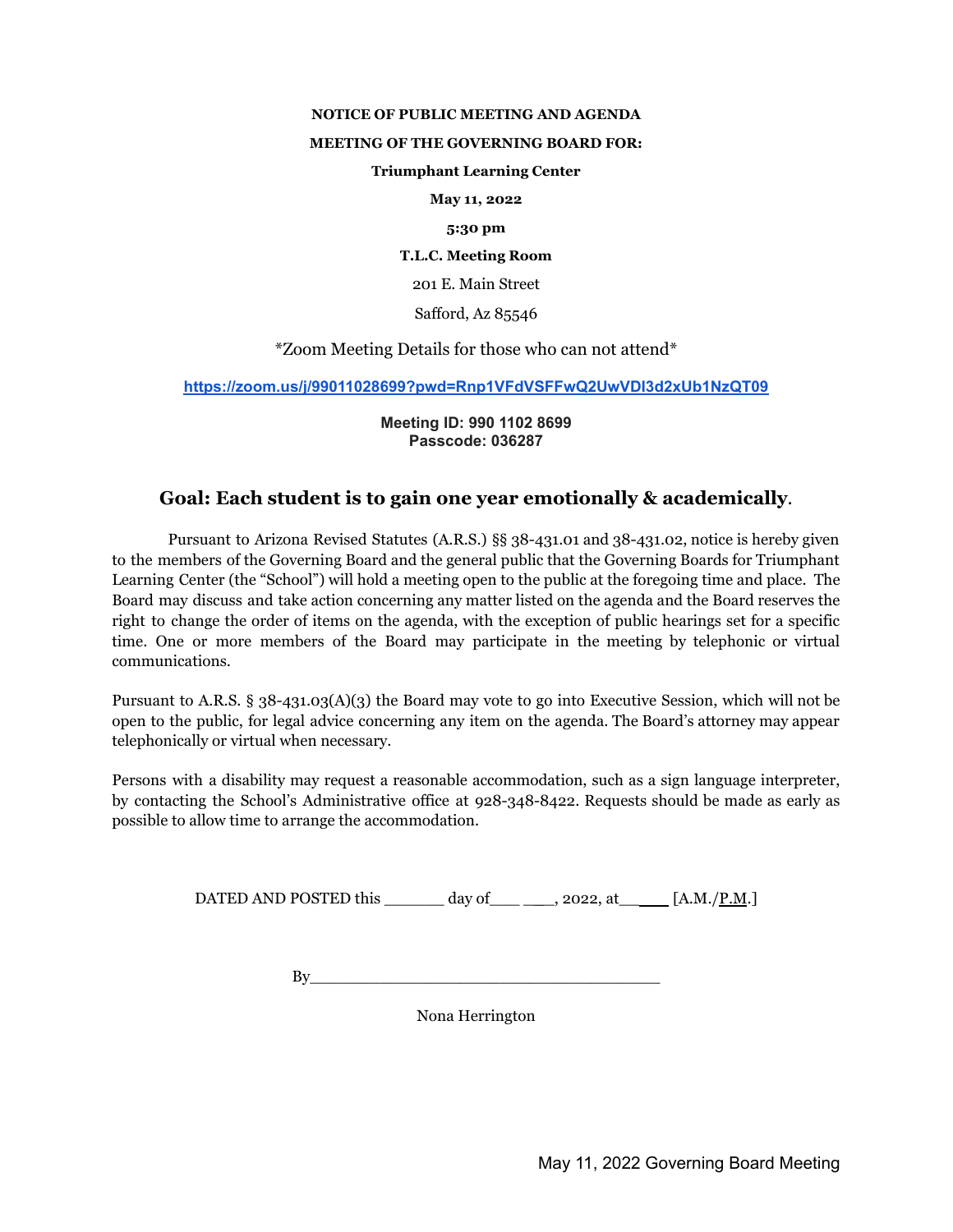# **Agenda**

**1**

**1. Call to Order**

## **2. Roll Call**

| <b>Absent</b> | Present      | <b>Name</b>            |
|---------------|--------------|------------------------|
| $\mathbf X$   |              | <b>Robin B. Dutt</b>   |
|               | $\mathbf X$  | <b>Jack Mortensen</b>  |
|               | $\mathbf X$  | <b>Tom Thompson</b>    |
|               | $\mathbf{X}$ | Dan Ziccarelli         |
|               | $\mathbf x$  | <b>Nona Herrington</b> |

## **3. New Business:**

**A. Review and Approve of April 20, 2022 Minutes**

**The board held discussion and review regarding the Minutes from April 20, 2022 meeting. No changes were made.**

**Tom [Thompson](mailto:thomas.thompson@eac.edu) moved that minutes be accepted as read. Jack Mortensen 2nd. There were no corrections.**

> **Robin B. Dutt Jack Mortensen - Yes Tom Thompson - Yes Dan Ziccarelli - Yes Nona Herrington -Yes**

**B. Sign and Approve warrants**

**There were no warrants**

**4. Vote and appoint an Interim Governing Board President effective May 11, 2022**

**Robin Dutt spoke with Nona [Herrington](mailto:nona_herrington@yahoo.com) about becoming Governing Board President in January.**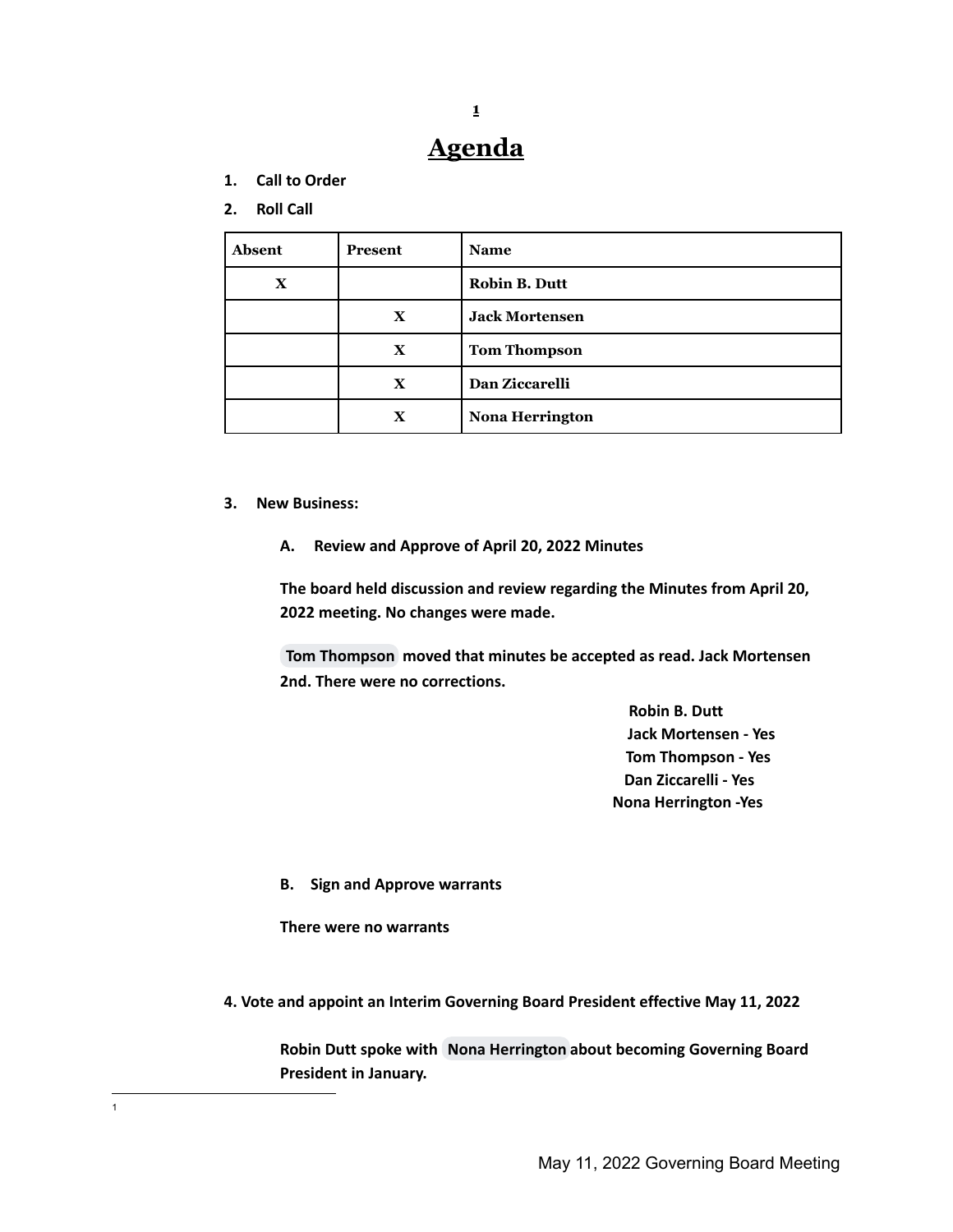**Dan Ziccarelli moved for Nona Herrington to become president. Jack Mortensen 2nd. Nona [Herrington](mailto:nona_herrington@yahoo.com) accepted.**

**Robin B. Dutt**

**Jack Mortensen - Yes Tom Thompson - Yes Dan Ziccarelli - Yes Nona Herrington -Abstain**

**5. Discussion**

- **● Future of Triumphant Learning Center Triumphant Learning Center and the building it resides in is secured. Rocky Dutt wants us to move forward. Board has asked to review the lease agreement at the next meeting.**
- **● Update on School Director Lori Reynolds texted Nona [Herrington](mailto:nona_herrington@yahoo.com) an update on Robin Dutt. Robin is in a rehab facility in Tucson, and is making progress for her recovery. Robin Dutt has been placed on FMLA.**
- **6. Vote and appoint an Interim School Director effective May 11, 2022 Arizona State Charter Board did a pop-in visit on May 9, 2022. Everything went well, all items that were asked were presented to the Charter Board.**

**Tom [Thompson](mailto:thomas.thompson@eac.edu) moved to appoint Shanna Marble as an Interim School Director. Dan Ziccarelli 2nd. Shanna Marble accepted.**

> **Robin B. Dutt Jack Mortensen - Yes Tom Thompson - Yes Dan Ziccarelli - Yes Nona Herrington -Yes**

**7. Vote on Family Handbook for 22-23 School Year**

**Interim School Director will review the Family Handbook over the next few**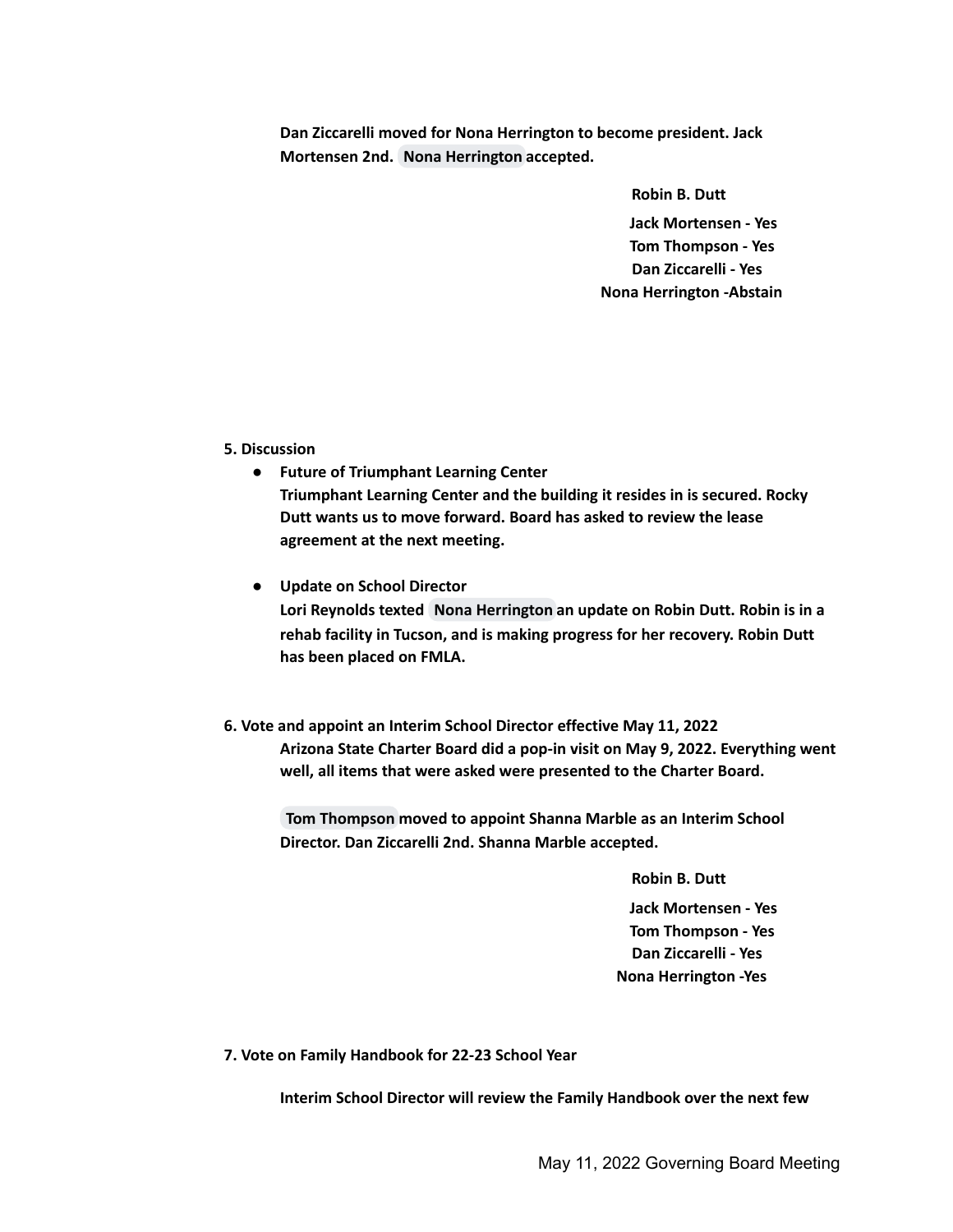**Months. Board will vote on any changes when it is presented. The board asked that the Family Handbook be tabled until next board meeting so our compliance coordinator has a chance to review and changes be made.**

> **Robin B. Dutt Jack Mortensen - Tom Thompson - Dan Ziccarelli - Nona Herrington -**

**8. Vote on Employee Handbook for 22-23 School Year**

**Changes in the Employee Handbook was that 301 money distribution was**

**changed to combine performance pay.**

**Tom [Thompson](mailto:thomas.thompson@eac.edu) moved to approve the Employee Handbook. Dan Ziccarelli 2nd.**

> **Robin B. Dutt Jack Mortensen - Yes Tom Thompson - Yes Dan Ziccarelli - Yes Nona Herrington -Yes**

**9. Vote on Money Policy**

**Board reviewed the Money Policy and thought it was a great idea to have in**

**Place. Tom [Thompson](mailto:thomas.thompson@eac.edu) moved to approve the Money Policy. Dan Ziccarelli 2nd.**

**Robin B. Dutt Jack Mortensen - Yes Tom Thompson - Yes Dan Ziccarelli - Yes Nona Herrington-Yes**